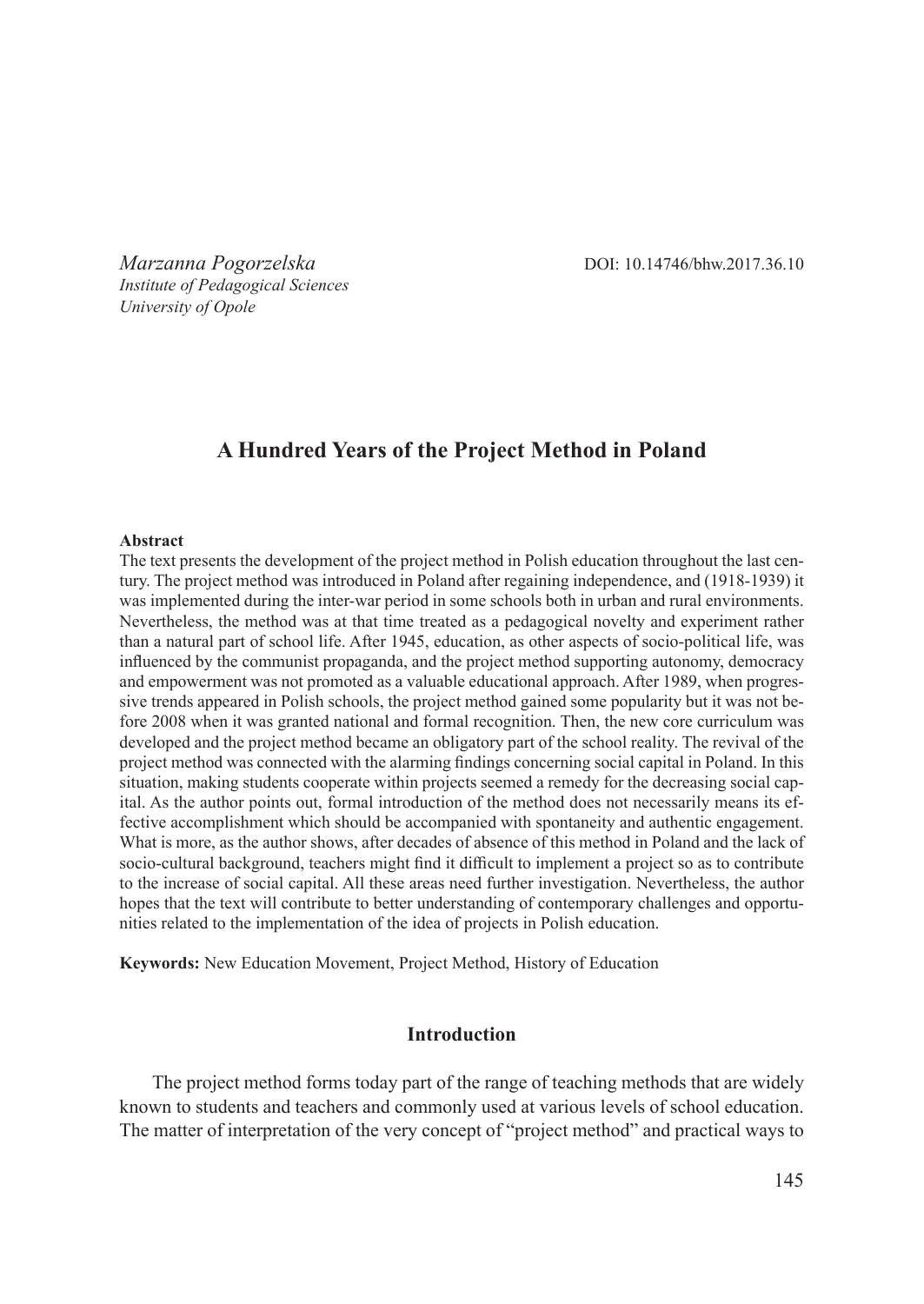implement it are certainly an interesting area of pedagogical research, but the purpose of this paper is to analyse the development of the popularity of this method over the century. During this development, the periods of keen interest in the innovative way of working were interwoven with decades of oblivion, followed by a time when the discussed method was appreciated again by the educational community. This text has been based on an analysis of pre-World War 2 and contemporary pedagogical journals and publications tackling the subject of this study. I hope that such a retrospective look can contribute to a better understanding of our contemporary challenges, problems and opportunities related to the implementation of projects in the Polish education system.

#### **The Project Method in Poland in 1918-1939**

As Mirosław Szymański put it, the foundations of the method reached Poland mainly through *The Project Method*<sup>1</sup> by John Alford Stevenson translated into Polish 10 years after it had been published in the United States. In the pre-war pedagogical journals, there is a discussion of this method (referred therein in Polish to as *metoda zamierzeń* which may be translated as "the undertaking method") with reference to that publication, although the publication itself was rather epigonous.<sup>2</sup> One of the first papers published in Poland concerning the project method dates back to 1925 and was published in the journal 'Praca Szkolna' and was based on the J.A. Stevenson's book.<sup>3</sup> Also based on the text of this American author, the journal 'Ruch Pedagogiczny' described in 1927 the project method by pointing to its features such as the linking of logical thinking with action referring to real life, role of teacher differing from the traditional role, and the stimulating course of classes.4 Because before the war the work by J.A. Stevenson was the only book translated into Polish on the method discussed, it was widely used as a reference.<sup>5</sup> Zofia Bastgenówna was an author who in her work referred to a broader perspective, using also texts by John Dewey and William Kilpatrick. By analysing the principles of the project method, the author pointed out such advantages as bolstering child's self-confidence and interests, forming their self-reliance and work skills. However, according to Z. Bastgenówna, the project method was burdened with excessive utilitarianism and characterised superficiality of educational activities. In addition, the author shared the view that the method was "a good but transitional form of upbringing, facilitating the absorp-

<sup>&</sup>lt;sup>1</sup> STEVENSON, J.A., *Metoda projektów w nauczaniu*, Lwów-Warszawa 1930.

<sup>2</sup> Szymański, M., *O metodzie projektów*. *Z historii, teorii i praktyki pewnej metody kształcenia*, Warszawa 2000, pp. 44-46.

<sup>&</sup>lt;sup>3</sup> BEREŹNICKI, F., *Hasła "Nowej szkoły" w dydaktyce drugiej Rzeczpospolitej*, Toruń 1998, p. 129.

<sup>&</sup>lt;sup>4</sup> H.K. (a), *Metoda "projektów"*, "Ruch pedagogiczny" R. XIV, 1927, No. 5, pp. 147-151; H.K. (b), *Metoda* "projektów", "Ruch pedagogiczny", R. XIV, 1927, no. 4, pp. 118-121.

<sup>5</sup> Rowid, H., *Szkoła twórcza*, Kraków 1931, pp. 325-340; Dzierzbicka, W., Dobrowolski, S., *Eksperymenty pedagogiczne w Polsce w latach 1900-1939*, Wrocław 1963, p. 303; Bereźnicki, *op. cit*., pp.130-135; Szymański, *op. cit*., p. 45.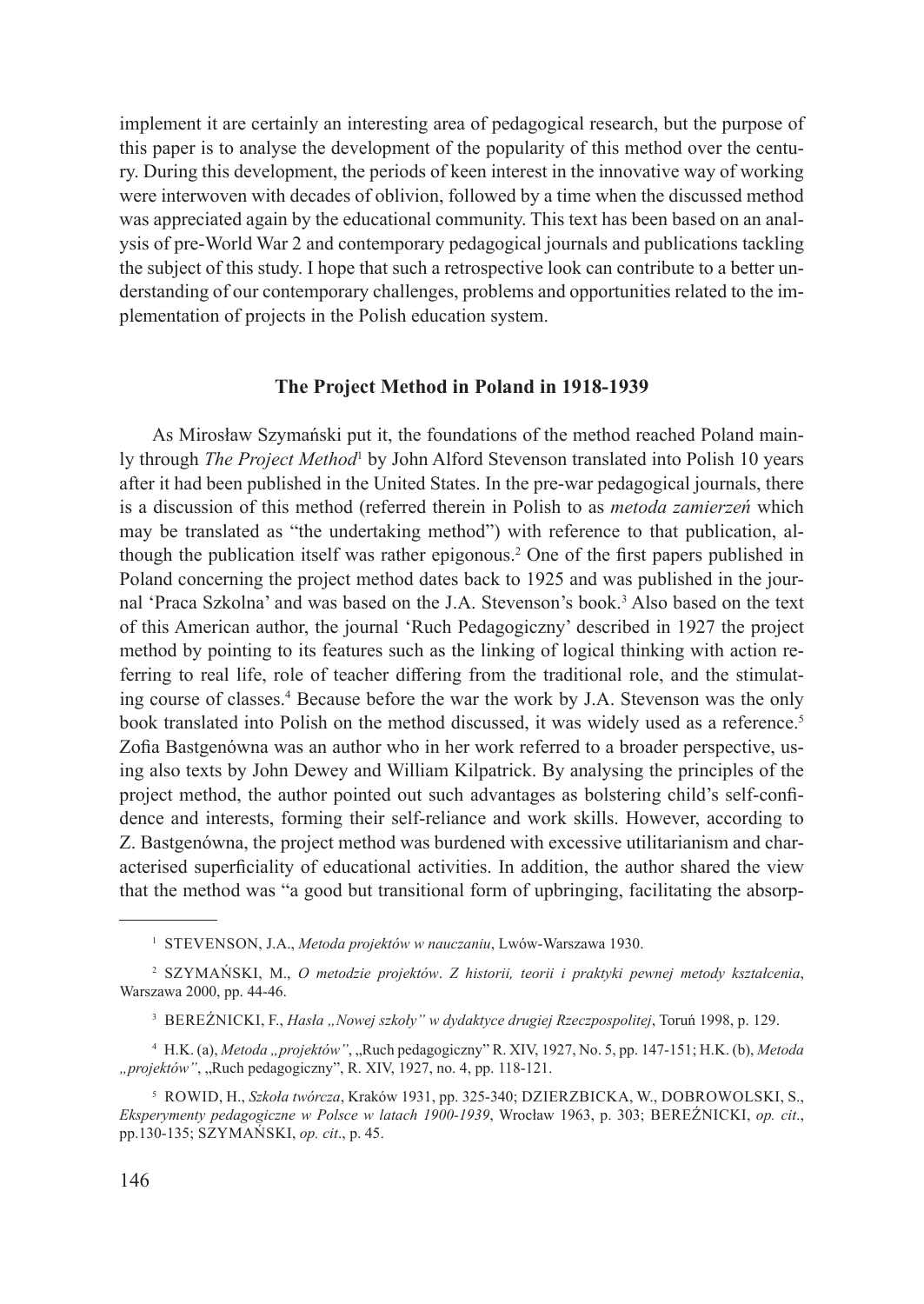tion of new ideas, fresh energy and new endeavours taken once and again, but also suffering from sudden increases and abrupt deviations from a defined scope of learning."<sup>6</sup>

In practical terms, the project method used by few educators in Poland seemed attractive due to its psychological aspect (taking into account the mental development of children) and social aspect (usefulness of work products, teaching so as to make the students able for collective work, cooperation and co-responsibility). Also, the flexibility of the method, i.e. the possibility to apply it in various age groups and school conditions, was invoked. At the same time, as noted by W. Dzierzbicka and S. Dobrowolski, Polish educationists sought that "the use of the project method not be a passive imitation of American concepts, but a creative solution of the problem considered important (…)."<sup>7</sup> Pre-war schools in which the method was used in a conscious and planned way included such schools as Szkoła Ćwiczeń przy Państwowym Seminarium Żeńskim im. E. Orzeszkowej (Teacher Training School at the E. Orzeszkowa State Women's Seminary) in Warsaw (1926-1939), Szkoła Powszechna (Elementary School) in Mosina (1932-1936) and Szkoła Powszechna (Elementary School) in Hołoby near Kowel (1928- 1939).<sup>8</sup> The latter of the mentioned institutions is an example of a comprehensive, longterm implementation of the project method, which not only transformed the school, but also influenced the local community. The management staff of the school in Hołoby, accompanied by its team of educators, students, and with time also parents, conducted systematic work related, on the one hand, to the cleaning up and arranging the area around the school building and the school garden, and on the other to the independent production of teaching aids for the students. Any work performed was specific to a particular school subject, e.g. gardening formed a foundation for teaching biology and mathematics, the cleaning up and arranging of the area around the school building was associated with common planning, costing, selection of materials, writing letters with requests for assistance in the endeavour, and then reflected in works written by the students and in appropriately selected literary reference texts. Importantly, the efforts taken by the school began to influence the local community by activating parents and influencing their prosocial attitudes.<sup>9</sup> The school that is usually mentioned as an institution where the project method was employed for the longest period (1926-1939) in Poland is Szkoła Ćwiczeń przy Państwowym Seminarium Żeńskim im. E. Orzeszkowej in Warsaw. When planning the work activities they were deriving ideas from J.A. Stevenson, even before his book was translated into Polish. The project method became a form of working mainly in the earliest grades (1st and 2nd), then continued as an additional method until the 6th grade. The first projects called "undertakings" carried out with the youngest children, concerned arithmetic combined with gardening, drawing and manual work, and as a result, "in a completely natural way, the subject teaching in these grades was replaced by

<sup>6</sup> Bastgenówna, Z., *Metoda projektów*, "Ruch pedagogiczny" R. XVII, 1930, no. 6, pp. 268-274.

<sup>7</sup> Dzierzbicka, W., Dobrowolski, S., *op. cit*. p. 306.

<sup>8</sup> Szymański, M., *op. cit*., 47.

<sup>9</sup> Dzierzbicka, W., Dobrowolski, S., *op. cit*. p. 313-314.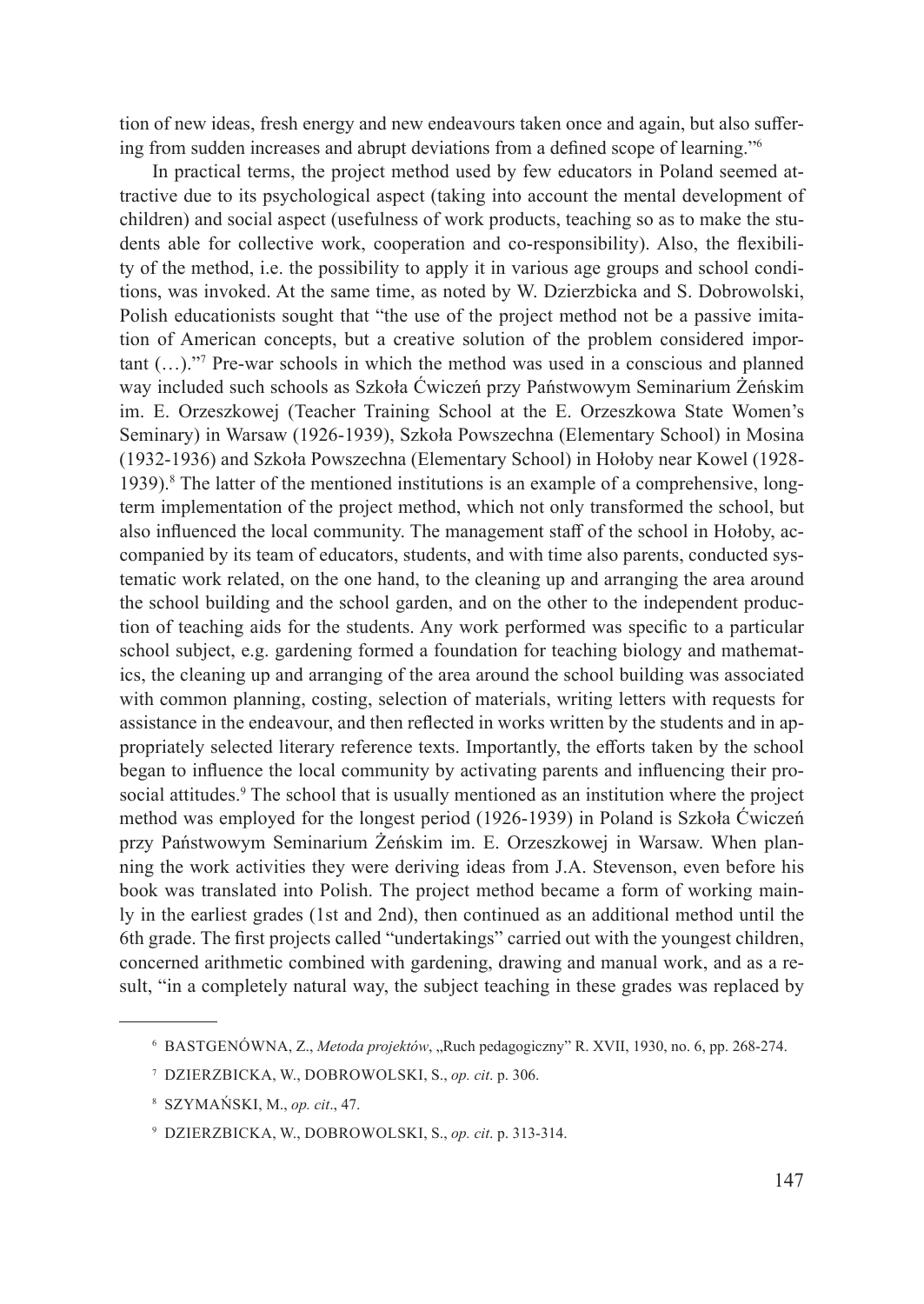the teaching originating from the closest environment of the children and their experience in this environment, taking into the fullest consideration their own activity."<sup>10</sup> Apart from the mentioned schools, elements of the project method were also implemented in several other institutions (Turkowicze, Mosina, Warsaw, Vilnius), taking the form of one-off events rather than a planned and systematic activity. There was no school in which this method were the only method of work, even in the case of the Warsaw school discussed. The analysis of the implementation of projects in the schools in Warsaw and Hołoby shows that in the latter the projects were supposed to be of a utilitarian nature, which was based on the basic premise to positively transform the environment by working at school. As far as the Warsaw school is concerned, the aim was the comprehensive development of child's personality, without school coercion but by "the organization of school work and personality of the teacher as a companion and adviser."<sup>11</sup>

#### **Post-war period**

Although Polish education after 1945 was undergoing comprehensive transformation, these changes were not aimed at educating in the spirit of active, participatory democracy, autonomy or co-operation, which are the core of the project method. The concept of raising a "new man" which was officially promoted at that time meant an educational ideal based on obedience and dependence, with the commitment allowed only within a strictly defined framework set by the communist ideology. Although this method has been given a prominent place in the history of pedagogical thought, emphasizing the qualities due to which the method deserves this (emphasis on the child's activity and bringing school closer to life), it also was being portrayed as a relic of the past, an idea coming from the United States of the 1920s and 30s, well known before the war in Poland, but incompatible with "the psyche of the Polish society of that era", which ultimately were not adopted in educational practice.12 On the other hand, Józef Pieter pointed out that "active school methods hitherto promoted, in particular the Dalton method, project method, etc. had proved to be quite impractical and expensive."<sup>13</sup> The project method was little mentioned in popular textbooks for pedagogical university students, $14$  and the authors of these books were

<sup>14</sup> Wołoszyn, S., *Dzieje wychowania i myśli pedagogicznej w zarysie*, Warszawa 1964, p. 419; Sośnicki, K., *Dydaktyka ogólna*, Wrocław1959, p. 206-208, Nawroczyński, B., *Dzieła wybrane. Zasady nauczania*, Volume 2, Warszawa 1987, p. 316-320.

<sup>10</sup> Ibidem, p. 321.

<sup>11</sup> Ibidem, p. 331-332.

<sup>12</sup> Molak, A., *Metoda projektów*, in: *Szkoły eksperymentalne w świecie 1900-*1975, Ed. W. Okoń, Warszawa 1977, p. 56- 70.

<sup>&</sup>lt;sup>13</sup> PIETER, J., *Johna Dewey'a myśli przewodnie o wychowaniu*, "Chowanna" R. XIII, 1958, no. 5/6, p. 273.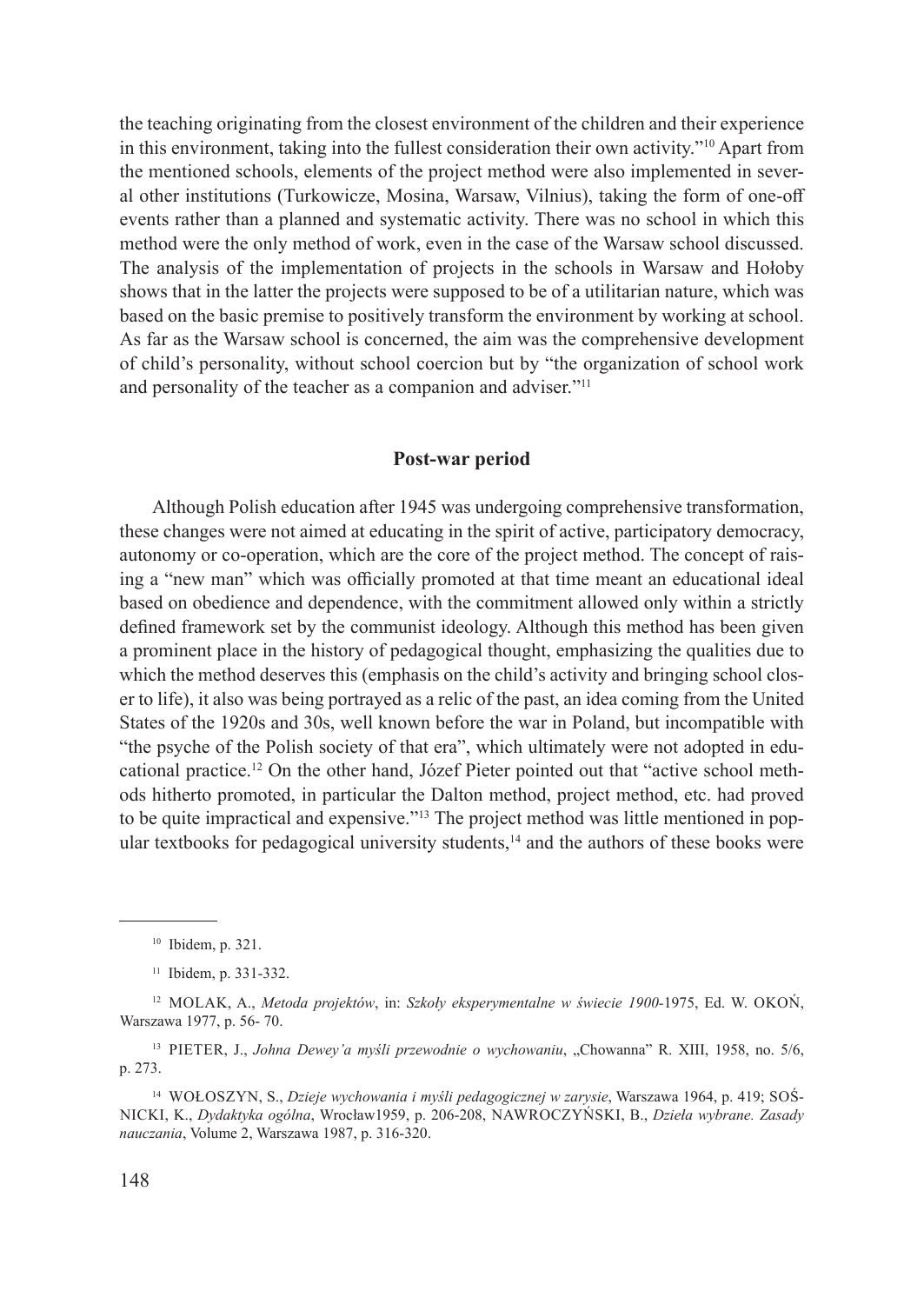based solely on the J.A. Stevenson's work.15 Some authors linked the project method with the complex method used in the Soviet Union.<sup>16</sup>

However, the mere mention of the project method, even if deprived of the ideological stigma, could not make this form of work available in Polish schools of the Polish People's Republic era. These schools were, in their roots, far from the idea of autonomous project implementation by releasing students' creative activity, their autonomy, responsibility or activity for their community.

After 1989, the project method began gaining popularity in Polish schools, though not immediately after the socio-political breakthrough. After decades of real socialism, a need and attempts emerged to change schools into a place of truly creative and autonomous development, cooperation and activity, but the processes of transformation in education were characterised by inconsistency of the concept and continuous oscillation "between destabilisation and revolution, reforms and evolutionary nature of change, engagement and controversy, liberal democracy and plebiscite democracy."<sup>17</sup> It was after 10 years since the turning point of 1989 that a radical reform of education took place, which gave rise to some interest in activating methods. At that time, a number of works were published to bring the method to Polish educators.18 Attention was drawn to its features such as the progressivistic role of the teacher, the subjectivity of the student or the relationship with the broader social environment.19 When discussing the project method in the publications, authors referred to the W. Kilpatrick's ideas by emphasising the main assumptions of the American thinker: the primacy of acquiring knowledge independently in situations that are related to the life of children and adolescents, decision-making ability of the students, using in the educational work the natural predispositions of the students and the importance of motivation in the project activity.<sup>20</sup>

Despite many papers providing the theoretical base for the implementation of projects, it was difficult at that time to adopt the project method to be widely used in formal education. Its presence in schools largely depended on the initiative of individual teachers who found support among non-governmental organizations contributing to the dissemination of this manner of working, by proposing thematic projects, by offering educational materials and training to the teachers and young people.

<sup>17</sup> Śliwerski, B., *Manipulacje w polityce oświatowej III RP*, in: *Nauczyciel w krajach postsocjalistycznych. Studium teoretyczno-empiryczne,* Ed. A. Wróbel, Łódź 2010, p. 39.

<sup>20</sup> Ibidem, p. 31.

<sup>15</sup> Nawroczyński, *op. cit*., p. 316-320; Sośnicki, *op. cit*., 206; Wołoszyn, *op. cit*., p. 419.

<sup>16</sup> Sośnicki, *op. cit*., p. 209; Miąso J., *Historia wychowania. Wiek XX*, Warszawa 1984, p. 64.

<sup>18</sup> Helm, J.H., Katz, L.G., *Mali badacze. Metoda projektu w edukacji elementarnej*, Warszawa 2003; Królikowski, J., *Projekt edukacyjny. Materiały dla zespołów międzyprzedmiotowych*, Warszawa 2001; Chałas, K., *Metoda projektów i jej egzemplifikacja w praktyce. W poszukiwaniu strategii edukacyjnych zreformowanej szkoły*, Warszawa 2000; Szymański, *op. cit*.; Gołębniak, D., *Uczenie metodą projektów*, Warszawa 2002.

<sup>19</sup> Szymański, *op. cit*., pp. 66-67.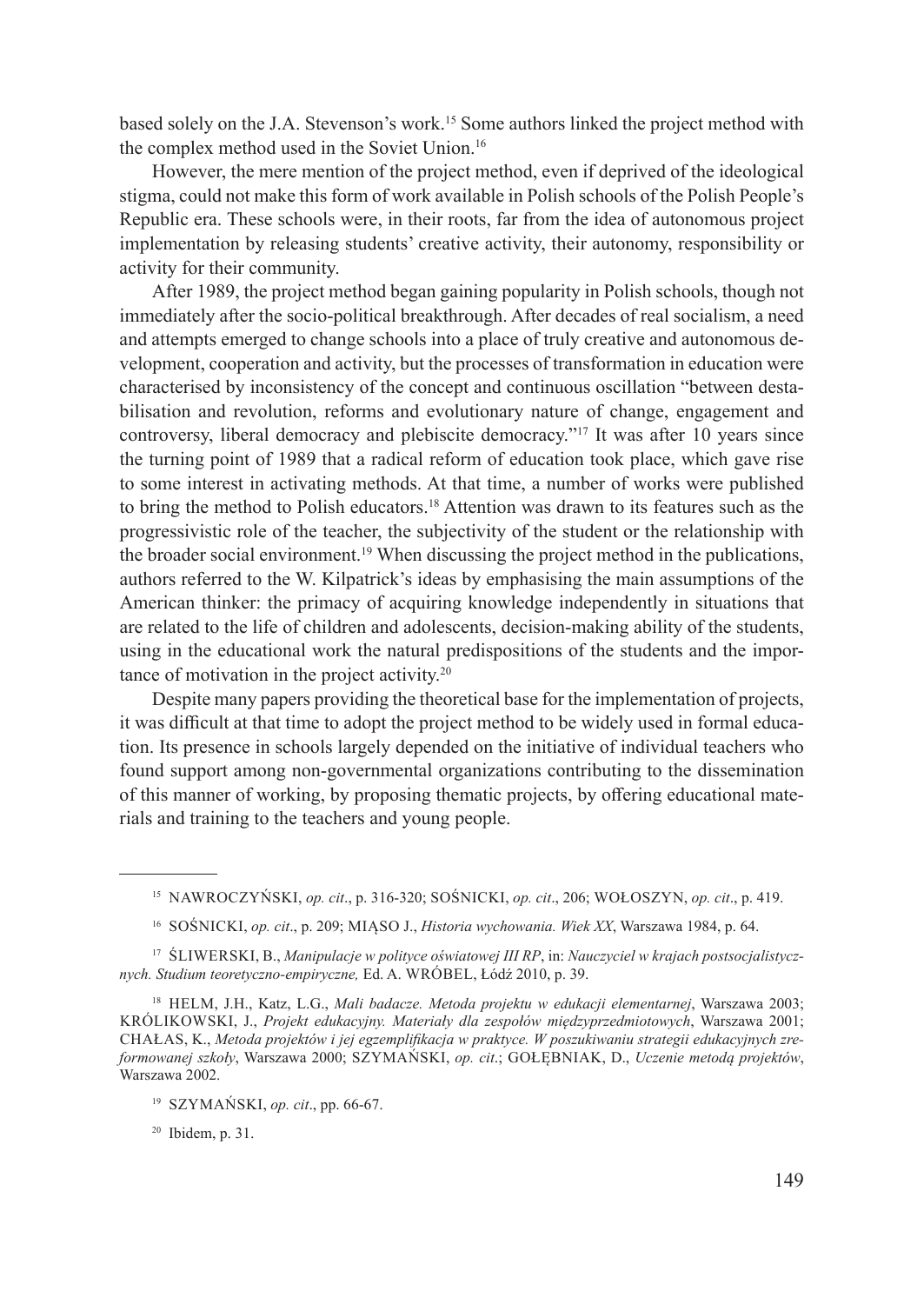## **New core curriculum with the project method**

At the time of developing the new national core curriculum for general education in 2008, the project method enjoyed increased interest in the Polish education community. The core curriculum pointed to the need to educate young people towards civic attitudes, engagement in social affairs and cooperation, to which the project method seemed ideally adapted. The sources of inspiration for this approach could vary, but one of them seem to be the alarming findings about the level of social capital of the Polish society, whose characteristics are regularly provided by a study called the *Social Diagnosis (Diagnoza Społeczna*).<sup>21</sup> Social capital is recognized as a prerequisite for a well-functioning civil society rooted in "healthy social relationships, the caring for the common good and cooperation," and the results of the study clearly showed lack of cooperative culture and low trust among Poles.<sup>22</sup> Apart from the *Social Diagnosis*, one of the inspirations for changing the core curriculum towards the "pro-social" direction was also the key competences developed by the European Parliament and the Council, which included "entrepreneurship and innovation", i.e. the ability to implement ideas in real life, which needs creativity, innovation, risk taking, planning and management skills.<sup>23</sup> In addition, Jacek Strzemieczny also points to such sources as the strategy *Poland 2030* and the *Social Capital Development Strategy (Strategia Rozwoju Kapitału Społecznego)* developed by the Ministry of Culture and National Heritage.<sup>24</sup>

The key competences in the new core curriculum were included in the objectives of general education regarding students' ability to use the knowledge to perform tasks and solve problems, and the "shaping of students' attitudes towards their effective and responsible functioning in the modern world."<sup>25</sup> As mentioned above, the new core curriculum was introduced in 2008, and *Civic Education (Wiedza o społeczeństwie)* was chosen as the school subject primarily designed to shape these desired attitudes. One of the general objectives mentioned in the new core curriculum for this subject for junior high schools

<sup>&</sup>lt;sup>21</sup> The *Social Diagnosis* is a scientific interdisciplinary project aimed at a comprehensive analysis of the conditions and quality of life of Poles. The *Diagnosis* covers economic and non-economic aspects, including mental well-being, civic engagement or lifestyle. The survey has been conducted periodically every two years (since 2000) and is of a panel nature - the researchers return to the same households and individuals, during the same season of the year (March), which excludes the season effect. Thus, the *Diagnosis* provides an image not only for the present situation, but it allows us to follow social change over the years, CZAPIŃSKI, J., *Wstęp* (Introduction) in: *Diagnoza Społeczna, Warunki i jakość życia Polaków*, Ed. J. Czapiński, T. Panek, Warszawa 2011, p. 13.

<sup>22</sup> Czapiński, J., *Kapitał społeczny*, in: *Diagnoza Społeczna, Warunki i jakość życia Polaków*, Ed. J. Czapiński, T. Panek, Warszawa 2011, p. 284-293.

<sup>&</sup>lt;sup>23</sup> Lifelong learning — key competences, http://europa.eu/legislation\_summaries/education\_training youth/lifelong\_learning/c11090\_en.htm.

<sup>24</sup> Strzemieczny, J., *Jak organizować i prowadzić gimnazjalne projekty edukacyjne. Poradnik dla dyrektorów, szkolnych organizatorów i opiekunów projektów*, Warszawa 2010.

<sup>25</sup> Dziennik Ustaw, *Rozporządzenie Ministra Edukacji Narodowej z dnia 23 grudnia 2008 r. w sprawie podstawy programowej wychowania przedszkolnego oraz kształcenia ogólnego w poszczególnych typach szkół*, Dz.U. [Journal of Laws] No. 4 Item 17. p. 206).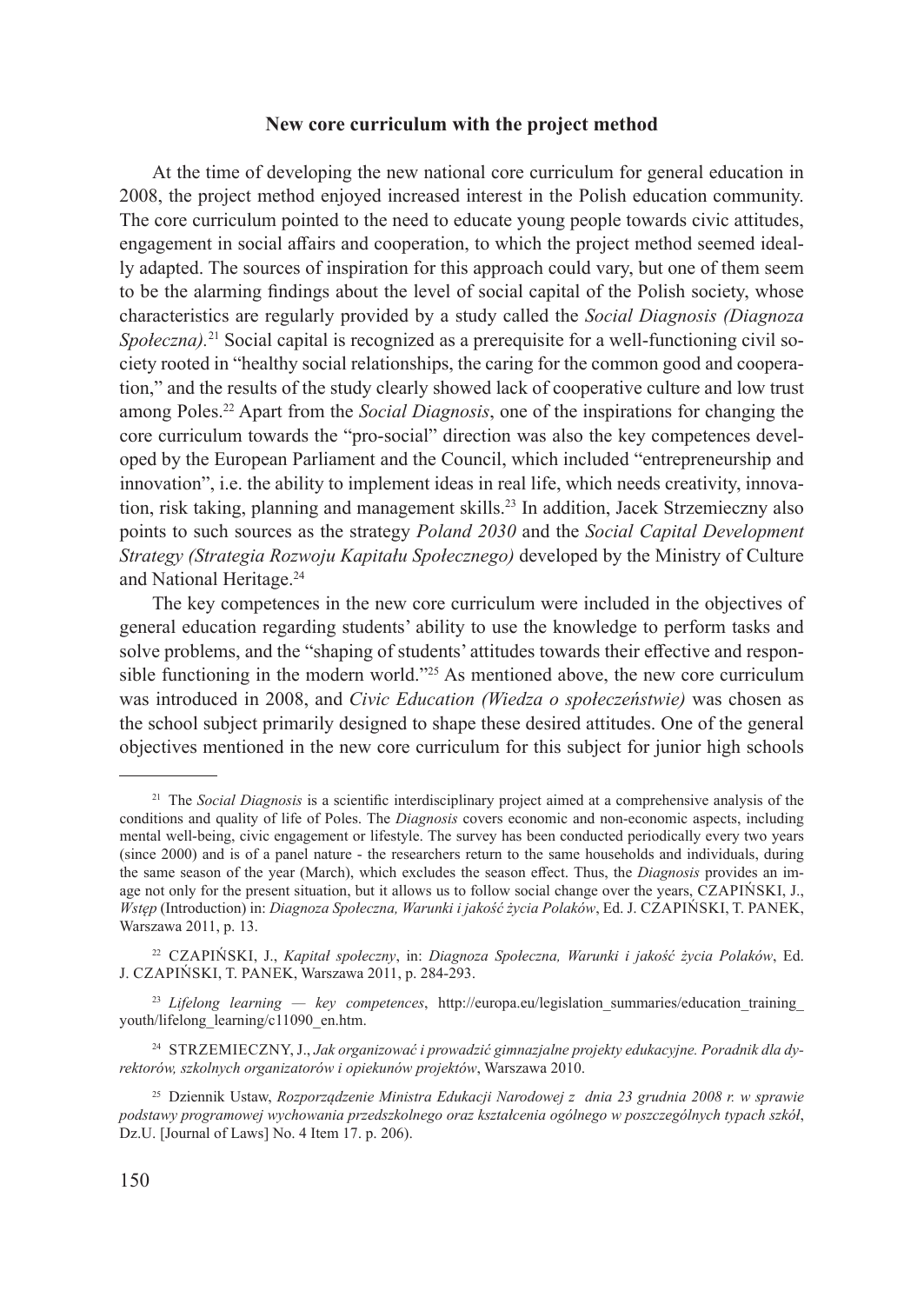is the "Cooperation in Public Affairs. (The student cooperates with others – he plans the tasks, shares them and implements them)."<sup>26</sup> In the specific requirements of the document we can find a section concerning participation of citizens in public life. Its implementation is supposed to be possible by developing, either individually or in a team, a student project addressing one of the school or local community problems and, if possible, making it real (e.g. as a volunteer).<sup>27</sup>. For the fourth stage of education, i.e. senior high schools, the core curriculum for basic and extended subjects develops the general objective, adding that the student shall "effectively use the procedures and opportunities offered to citizens by institutions of public life; know and apply the principles of self-organization and self-help."<sup>28</sup> (The document points out that classes in the subject concerned are to shape attitudes of tolerance, civic engagement, social sensitivity, responsibility and should also enhance the sense of social cohesion). The postulates of the cited *Social Diagnosis* is reflected in the core curriculum by a provision about the need for the school to provide such conditions so that pupils can take part in the local community life, make contacts and cooperate with social organisations, participate in civic campaigns and build a sense of "engagement in social life and trust in other people."29 Student's project is the element to be used as a "carrier" of the above content under the new core curriculum - about 20% of teaching content in junior high schools and 10% of senior high schools should be implemented through projects. The core curriculum sets out that by implementing a project the student chooses the problem or activity covered by the project, looks for ways to examine and solve the problem or to conduct the activity, performs thoughtfully and consistently the planned endeavour, organises his or her own work while cooperating with other team members, and finally presents the project to the public.<sup>30</sup> The legal basis for implementing the projects methodology to schools was the *Regulation of the Minister of National Education of 20 August 2010 amending the Regulation on the conditions and manner of assessing, classifying and promoting school and university students and conducting tests and examinations in public schools*. We can find in this document that a project is a "teamwork, planned activity of students, aimed at solving a specific problem, using a variety of methods." The regulation further specifies the stages of a project (selection of subject matter, definition of objectives and steps, performance of actions, public presentation of results).<sup>31</sup>

- $29$  Ibidem, p. 110.
- <sup>30</sup> Ibidem, pp. 110-111.

<sup>31</sup> *Rozporządzenie Ministra Edukacji Narodowej z dnia 20 sierpnia 2010 r. zmieniające rozporządzenie w sprawie warunków i sposobu oceniania, klasyfikowania i promowania uczniów i słuchaczy oraz przeprowadzania sprawdzianów i egzaminów w szkołach publicznych,* Dz.U. [Journal of Laws] No. 156 Item 1046.

<sup>26</sup> *Podstawa programowa z komentarzami. Vol. 4. Edukacja historyczna i obywatelska w szkole podstawowej, gimnazjum i liceum*. Warszawa 2008, p. 85.

<sup>27</sup> Ibidem, p. 86.

<sup>28</sup> Ibidem, p. 93.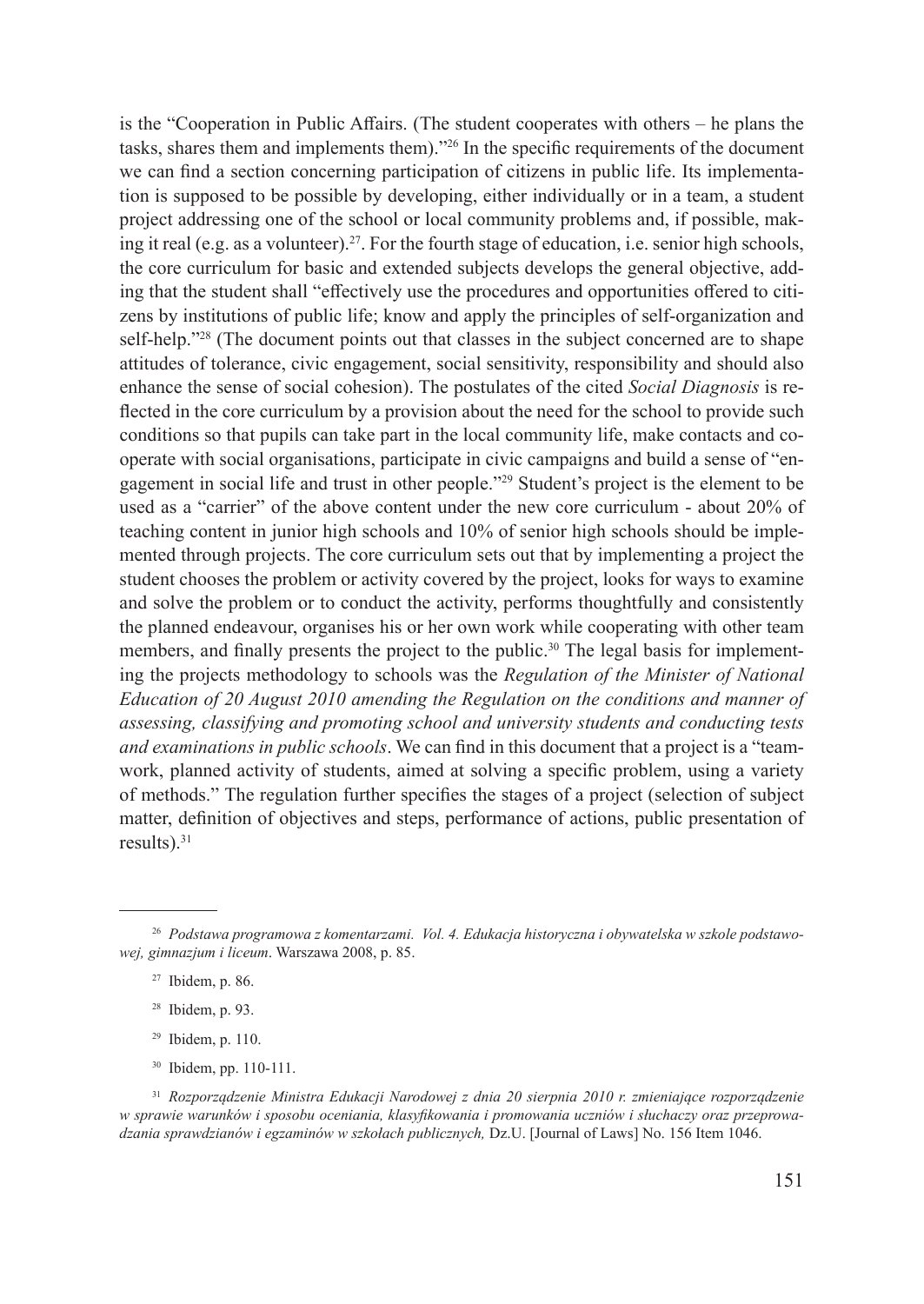Together with the document referred to, the implementation of school projects has been legally approved as a desirable method of action, which certainly contributes to its wide use. On the other hand, there is a danger that the formalisation of the obligation to carry out a project will cause or have already caused the perception of this type of activity as a yet another mandatory requirement that becomes part of the school routine instead of a truly creative educational adventure.

## **Conclusion**

The project method, although it has been present in our educational discourse for nearly a century, became formally binding with the development of the new core curriculum in 2008. As noted above, the legal adoption does not necessarily have to be reflected in the practical implementation of the idea of projects, in which authenticity and spontaneity of action are essential. Furthermore, it should be noted that for many decades the method discussed was hardly present in Polish education, whether due to its novelty nature in the pre-war period or ideological incompatibility in the period before 1989. It remains a question of whether, after years of practical absence of the method and lack of socio-cultural context in which it was conceived, we can actually implement it in order to contribute to the growth of social capital, i.e. to build a cooperation and trust society. In this context, the overview of the history of the project method in Poland makes us reflect upon the need for continuous and intensive education and training of teachers in this field. Another topical issue is what place will this method take in the ever changing reality, especially in relation to the new core curriculum that is currently under development. It would be very bad if, as it happened in the past, the method were gotten rid of as a culturally incompatible and socially unnecessary pedagogical idea.

### **Reference**

- BASTGENÓWNA. Z., *Metoda projektów*, "Ruch pedagogiczny" R. XVII, 1930, no. 6, pp. 268-274.
- Bereźnicki. F., *Hasła "Nowej szkoły" w dydaktyce drugiej Rzeczpospolitej*, Toruń 1998.
- Chałas, K. *Metoda projektów i jej egzemplifikacja w praktyce. W poszukiwaniu strategii edukacyjnych zreformowanej szkoły*, Warszawa 2000.
- Czapiński, J., *Kapitał społeczny*, in: *Diagnoza Społeczna, Warunki i jakość życia Polaków*, Ed. J. Czapiński, T. Panek, Warszawa 2011.
- Czapiński, J., *Wstęp*, in: *Diagnoza Społeczna, Warunki i jakość życia Polaków*, Ed. J. Czapiński, T. Panek, Warszawa 2011.
- Dzierzbicka, W., Dobrowolski, S., *Eksperymenty pedagogiczne w Polsce w latach 1900- 1939*, Wrocław 1963.
- Gołębniak, D., *Uczenie metodą projektów*, Warszawa 2002.
- H.K. (a), *Metoda "projektów"*, "Ruch pedagogiczny" R. XIV, 1927, no. 5, pp. 147-151.
- H.K. (b), *Metoda "projektów"*, "Ruch pedagogiczny", R. XIV, 1927, no. 4, pp. 118-121.
- Harris, H.J., Katz, L.G., *Mali badacze. Metoda projektu w edukacji elementarnej*, Warszawa 2003.